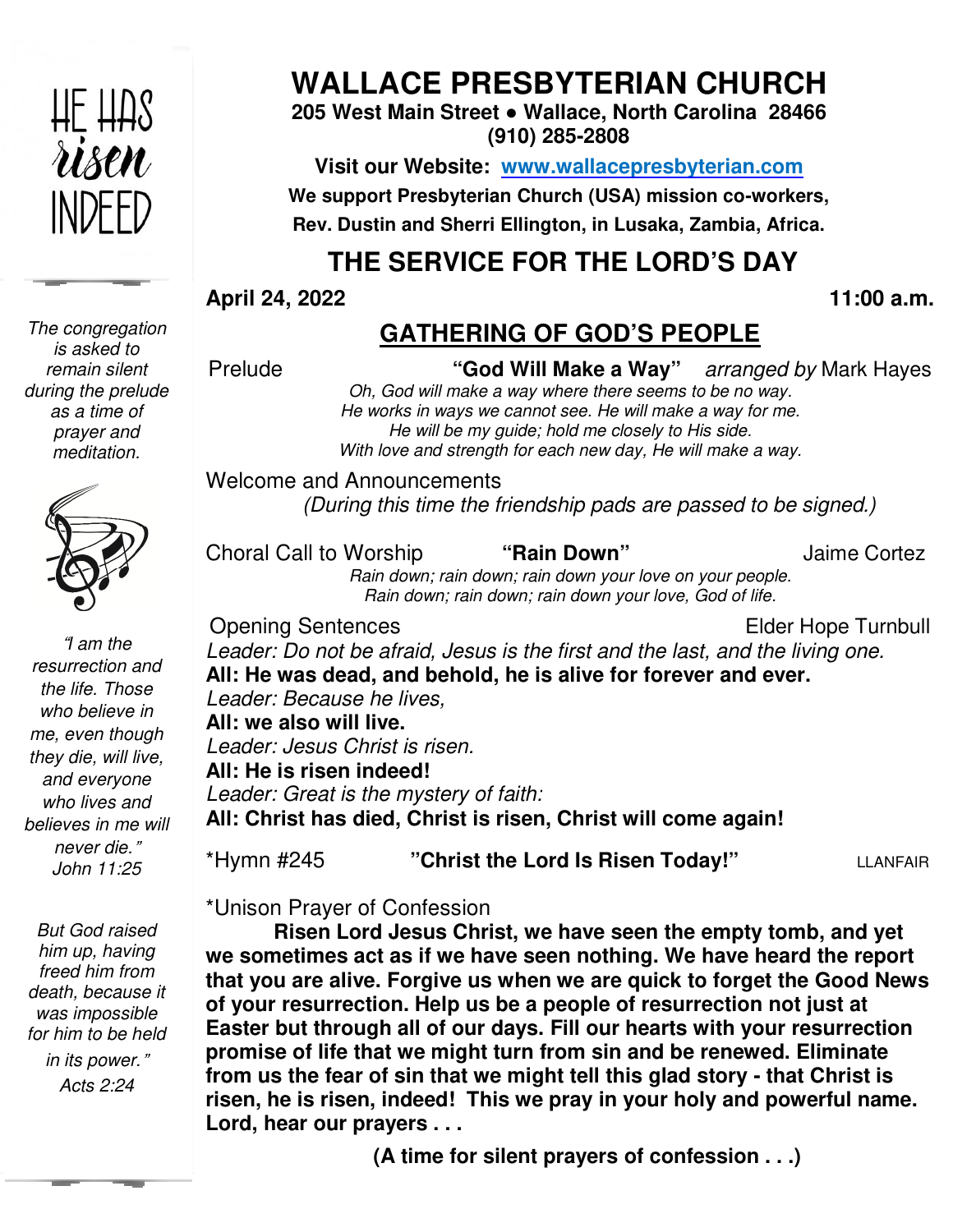*Anglican bishop invited to belong "The message of Easter is that God's new world has been unveiled in Jesus Christ and that you're now to it." N.T. Wright, New Testament scholar and* 

\*Responsive Assurance of Pardon *Leader: Sisters and Brothers in Christ, hear the good news of the Gospel: the tomb is empty! Our Lord and Savior has risen from the grave!* **All: That which has been dead is alive! No barrier, none whatsoever, can keep us from the love of God!** *Leader: I announce to you this day that our sins are forgiven!* **All: Alleluia! Amen!** Gloria Patri **Glory Be to the Father** 

**Glory be to the Father, and to the Son, and to the Holy Ghost; as it was in the beginning, is now, and ever shall be, world without end. Amen, amen.** 

# **PROCLAIMING GOD'S WORD**

Children's Sermon

**Prayer for Illumination**<br>**O risen Christ** 

 *convinced that*  **hear it proclaimed anew this day, that we too might rise to new life in you. O risen Christ, open us to the power of your resurrection as we**  *Amen.* **Amen.** Gospel Lesson *Luke 24:36-49* Elder Hope Turnbull Epistle Lesson *1 Corinthians 15:1-28* Sermon **"A Matter of Life and Death"** Dr. Philip K. Gladden A Time for Silent Reflection Pastoral Prayer with The Lord's Prayer *"We are one has died for all; therefore all have died. And he died for all, so that those who live might live no longer for themselves, but for him who died and was raised for them." 2 Corinthians 5:14-15* 



. **Our Father who art in heaven, hallowed be Thy name. Thy kingdom come, Thy will be done, on earth as it is in heaven. Give us this day our daily bread; and forgive us our debts, as we forgive our debtors; and lead us not into temptation, but deliver us from evil. For Thine is the kingdom and the power and the glory, forever. Amen.**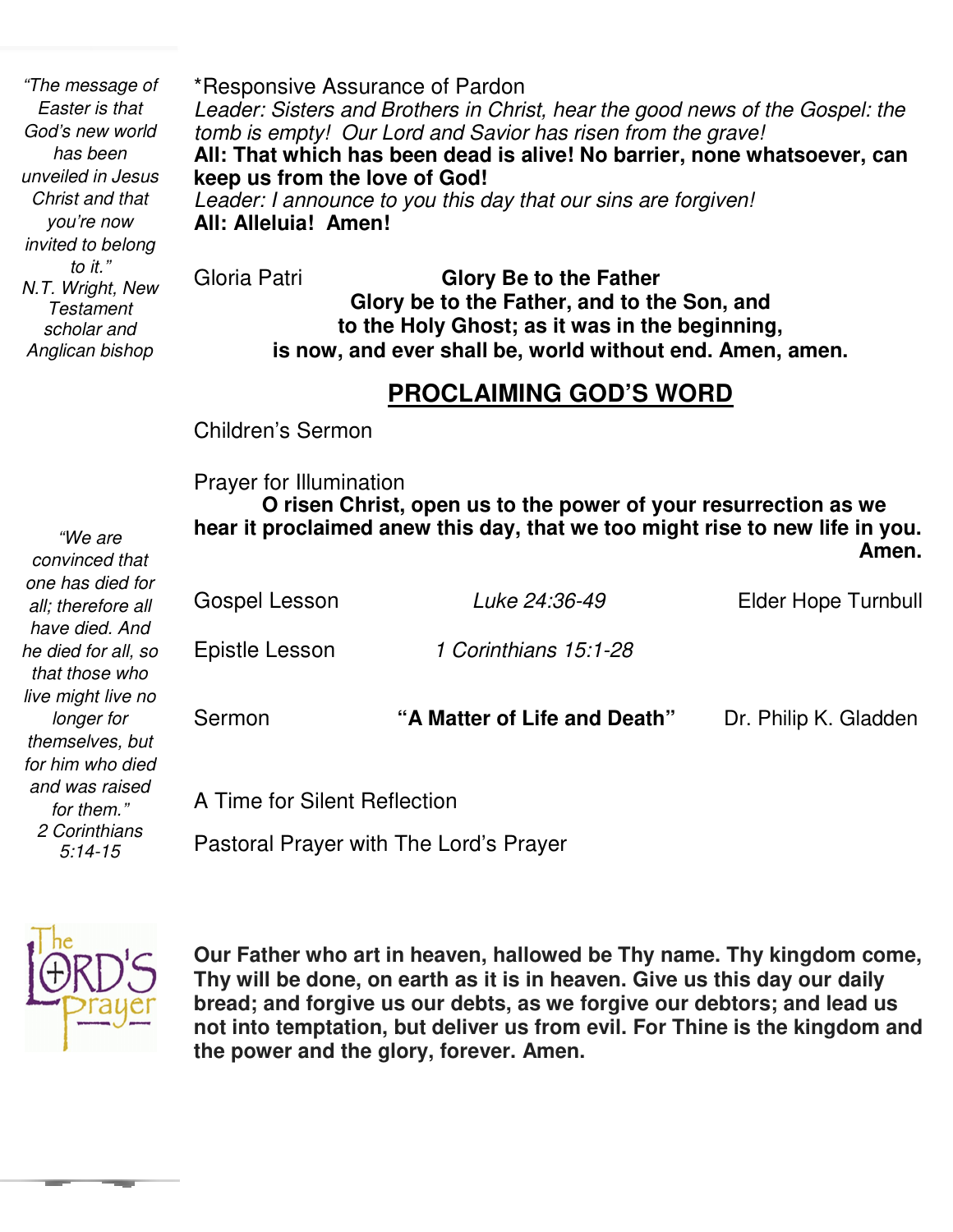#### **GIVING THANKS TO GOD**

#### Presentation of Tithes and Offerings

Feed Our Hungry Children/Backpack Ministry Offering<br><sup>7</sup> Offertory Anthem **31 and "Joy on the Mountain"** Pepper Chopli

Offertory Anthem

Pepper Choplin

*Let there be joy on the mountain, singing in the valley. Join the holy hosts of angels shouting, "Christ the Lord is alive!" Mary came early to the tomb to pray only to find that the stone was rolled away. Running to see Peter with the news, sh "They've taken Jesus from the tomb," she said. "The tomb is empty, surely he's not dead." "Mary, why are you weeping? Do not be afraid. No sorrow now, no sadness, He's risen from the grave!"* The y've taken Jesus from the tomb," she said.<br> *The tomb is empty, surely he's not dead."*<br> *Hary, why are you weeping? Do not be afraid.*<br>
No sorrow now, no sadness, He's risen from the grave!"<br>
Sing Alleluia! this joyfu *The Son of God is risen, risen, risen, risen! Glory to God, peace on the earth. Christ the Lord is alive!* Lift up your voice and sing for joy. Now Christ is risen, Let there be glory to God, let there be joy, joy! Let there be joy on the mountain, singing in the va.<br>Join the holy hosts of angels shouting, "Christ the Lord<br>Mary came early to the tomb to pray only to find that the stone<br>Running to see Peter with the news, she fled.



*"We are an Easter people and Alleluia is our song!" Pope John Paul II, Pope 1978- 2005* 

\*Doxology and Prayer of Dedication

The Affirmation of Faith: The Apostles' Creed

 *Praise God from whom all blessings flow; God from Praise Him all creatures here below; Praise Him above ye heavenly host; Praise Father, Son, and Holy Ghost. Amen.*

**Affirmation** 

"*The resurrection is not the reversal of a defeat but the proclamation of a victory.*" *Lesslie Newbigin (1909-1998), British theologian and missionary* 

**I believe in God the Father Almighty, Maker of heaven and earth. And in Jesus Christ his only Son our Lord; Christ Lord; who was conceived by the Holy Ghost, the Ghost, born of the Virgin Mary, suffered under Pontius Pilate, Pilate,**  was crucified, dead, and buried; he descended into hell; the third day he rose again from the dead; **he ascended into heaven, and sitteth on the right hand of God the Father Almighty; from thence he shall come to judge the quick and the dead. I believe in the Holy Ghost; the holy catholic Church; the communion of saints; saints; the forgiveness of sins; the resurrection of the body; of body; and the life everlasting. Amen.**  \*Hymn #250 **"In the Bulb** \*Benediction ascended into heaven,<br>**d sitteth on the right hand of God the Father**<br>m thence he shall come to judge the quick a<br>elieve in the Holy Ghost;<br>**holy catholic Church**; "In the Bulb There Is a Flower" **PROMISE** 

\*Postlude

\**All who are able may stand.*